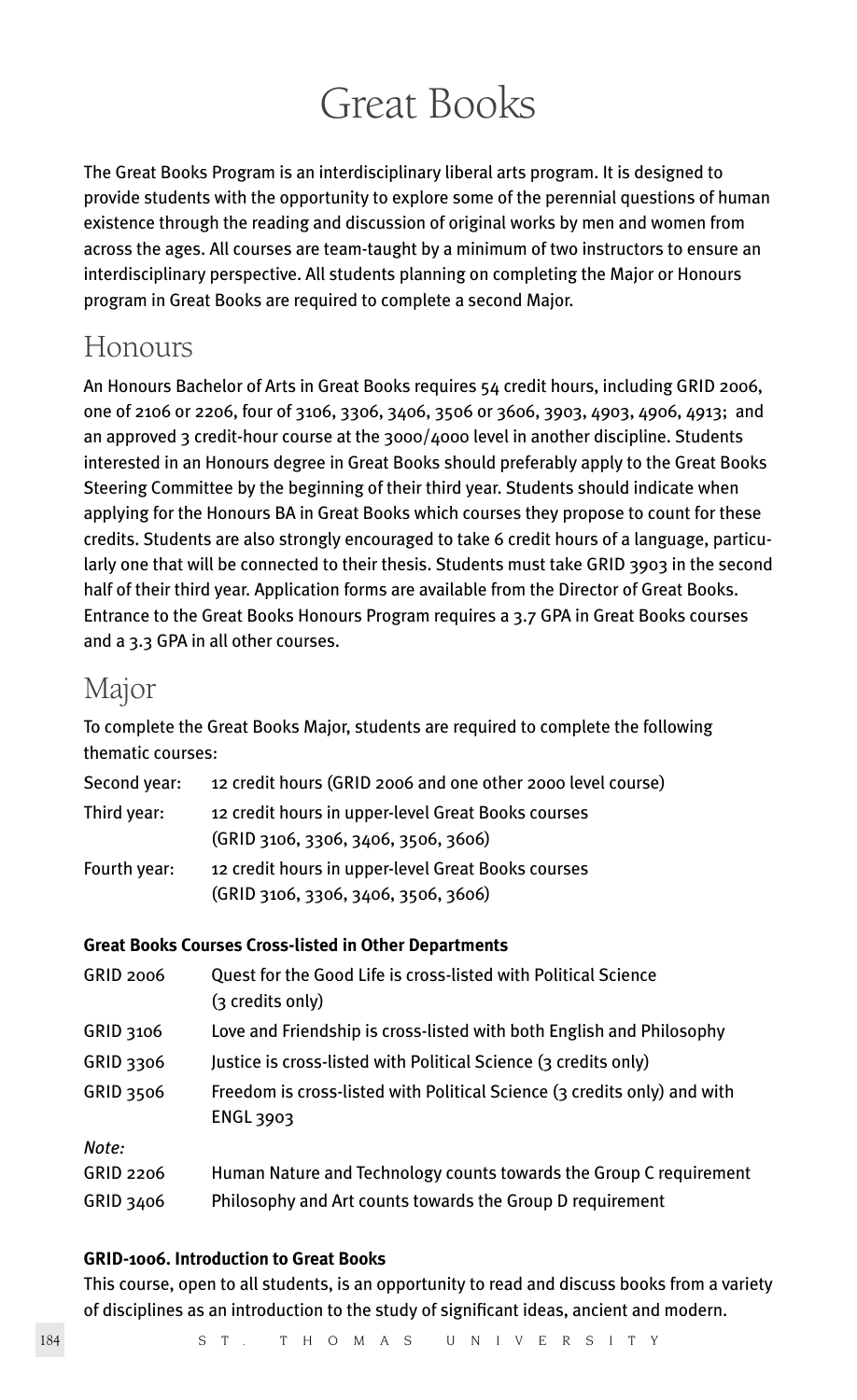Themes will include ideas of the good life, freedom, justice, friendship and others. Typically studied will be texts such as Plato's *Republic*, Malory's *Le Morte d'Arthur*, Shakespeare's *Hamlet*, and Austen's *Emma*. This course is not a required course for the Great Books Major and will not count towards the Major.

### **GRID-2006. The Quest for the Good Life (HMRT 2206)**

This course is designed to approach the perennial issue of The Quest for the Good Life through the thoughtful reading of some of the greatest works in a variety of disciplines. The texts may include ancient and modern, all selected because they speak to and illuminate this theme. Texts will vary from year to year but will include works such as Aristotle's *Ethics*, the *Bible*, Machiavelli's *Prince*, and Camus' *The Plague*.

# **GRID-2106. The Quest for the Good Life II**

Building on the themes developed in GRID 2006, this course is designed to approach the perennial issue of The Quest for the Good Life through the thoughtful reading of some of the greatest works in a variety of disciplines. The texts will include ancient and modern, all selected because they speak to and illuminate this theme. Texts will vary from year to year but will include works such as Homer's *Odyssey,* Dante's *Divine Comedy*, Austen's *Pride and Prejudice*, and Wollstonecraft's *Vindication of the Rights of Women*. Prerequisite: GRID 2006, or permission of the instructors.

# **GRID-2206. Human Nature and Technology (HMRT 2216)**

This course will study the way in which diverse thinkers have considered the question of human nature. This question will be sharpened with a consideration of the way in which human beings considered as natural beings use and are affected by technology. Texts will vary from year to year, but may include works such as: Aeschylus' *Prometheus Bound*, Bacon's *New Atlantis*, Swift's *Gulliver's Travels*, Grant's *Technology and Empire*, Miller's *A Canticle for Leibowitz*, Heidegger's *The Question Concerning Technology*, Shelley's *Frankenstein*, Gaskell's *North and South*, Achebe's *Things Fall Apart*, and Sterling's *Holy Fire*.

#### **GRID-2306. War and Peace**

This course will investigate the causes and consequences of conflict through a close study of literature, philosophy, history, and political theory. The course will examine the political failures that lead to wars, the ways that human drives and interests manifest themselves within war, as well as the material, psychological, and spiritual costs of war. Texts may include Thucydides' *History of the Peloponnesian War*, Shakespeare's *Henry V*, Arendt's *On Violence*, and Woolf's *Mrs. Dalloway*.

# **GRID-3106. Love and Friendship**

This course will explore the interrelated themes of friendship, love, and beauty. Each theme will be examined separately and as connected to the others. Ancient and modern texts will be used to examine the ways that different ages have addressed these fundamentally personal and yet common human experiences. Texts will vary from year to year, but may include works such as Plato's *Symposium*, Spenser's *The Faerie Queene*, Shakespeare's *Merry Wives of Windsor*, Rousseau's *Confessions*, Waugh's *Brideshead Revisited*, LeGuin's *Left Hand of Darkness*, Woolf's *Orlando*, and Bellow's *Ravelstein*. Prerequisites: GRID 2006, or permission of the instructors.

#### **GRID-3206. Nations and Borders**

This course will explore how humans use geographic, racial, and cultural categories to understand themselves and others. It is particularly concerned with how individuals define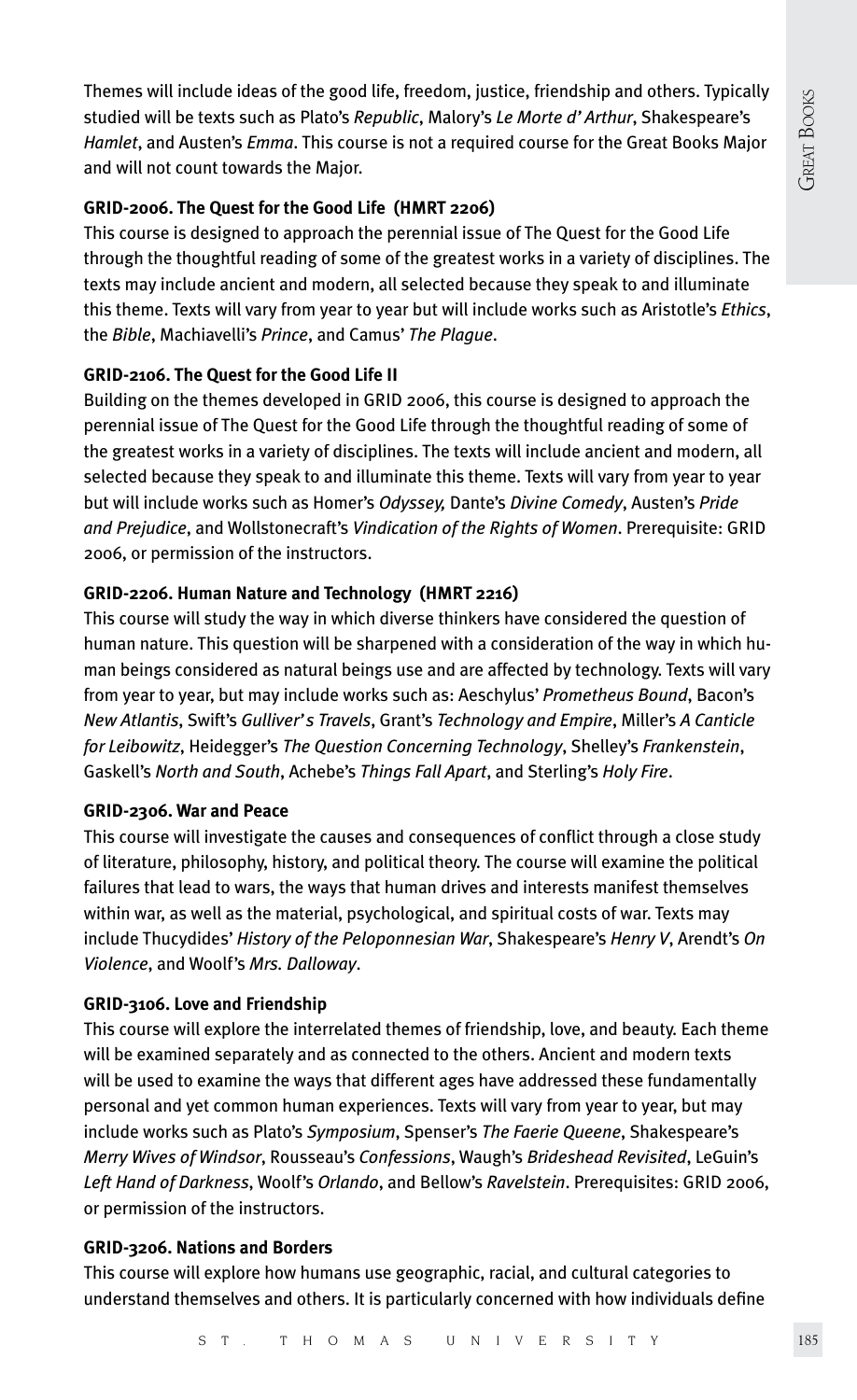themselves as belonging to, distinct from, or in conflict with particular nations, cultures, or peoples. Students will explore themes such as nationalism, colonialism, exile, racism, slavery, and globalization. Texts may include *Exodus*, Shakespeare's *Othello,* Behn's *Oroonoko*, Kant's *Perpetual Peace*, Sears' *Harlem Duet*, and Fanon's *The Wretched of the Earth*.

#### **GRID-3306. Justice (HMRT 3206) (POLS)**

This course will explore the nature of human community and the question of justice. Themes to be addressed will include an individual's responsibility to others, the role of community in promoting human happiness, the manner in which we are both limited and fulfilled by justice, and the relationship of justice and law. Texts will vary from year to year, but may include works such as: Plato's *Republic*, Aquinas' *Summa Theologica,* Sayers' *Gaudy Night*, Shakespeare's *Julius Caesar*, Cary's *Tragedy of Mariam*, Marx's *The German Ideology*, and King's *Letter from Birmingham Jail*. Prerequisites: GRID 2006, or permission of the instructors.

#### **GRID-3406. Philosophy and Art**

This course will explore the relationship between philosophy, or the search for wisdom, and art. In particular, it will examine the relationship of human reason and imagination and the degree to which art can serve as a vehicle for truth. Texts may include Euripides' *Bacchant*, Plato's *Protagoras*, Aristotle's *Poetics*, Book of Revelation, Sidney's *Defence of Poetry*, and Hegel's *Aesthetics*. Prerequisites: GRID 2006 and GRID 2106.

#### **GRID-3506. Freedom (HMRT 3216)**

This course will examine the nature of freedom in the context of human life and community. Questions to be addressed will include: To what extent are human beings free by nature? Should political communities promote freedom? What might be appropriate limitations on our freedom? Texts may include Sophocles' *Oedipus Rex*, Plato's *Crito*, Aquinas' *On Free Will*, Shakespeare's *Coriolanus* and Hegel's *The Philosophy of Right.* Prerequisite: GRID 2006.

#### **GRID-3606. Faith and Reason**

This course will explore faith and reason as two ways by which human beings apprehend the truth, the fundamental object of our understanding. The nature and capacity of faith and reason as well as their relationship to one another will be explored through literary and philosophic texts that posit either one or both of these modes as the path to knowledge. Texts may vary from year to year, but normally the course will include works such as Aeschylus' *Oresteia*, *The Gospel of John*, Descartes' *Discourse on Method*, selections from Luther, and Kant's *Critique of Pure Reason*. Prerequisite: GRID 2006.

#### **GRID-3706. Shakespeare and Politics (ENGL)**

This course will explore the works of Shakespeare in the context of Renaissance political thought as reflected in his plays and in early modern political texts. We will focus on the plays, although Shakespeare's non-dramatic works may be included, as well as modern film adaptations. Prerequisite: ENGL 1006, or permission of instructor.

#### **GRID-3903. Honours Thesis Proposal**

The purpose of this course is to afford students interested in writing an Honours thesis the opportunity to develop a thorough proposal, including a substantial annotated bibliography. Students will work closely with their thesis director in developing and writing the thesis proposal. Classes will meet throughout the term to assess progress. Students will be required to present and defend their proposal before their classmates and the faculty of the Great Books Program. Students must complete this course to be eligible for GRID 4906.